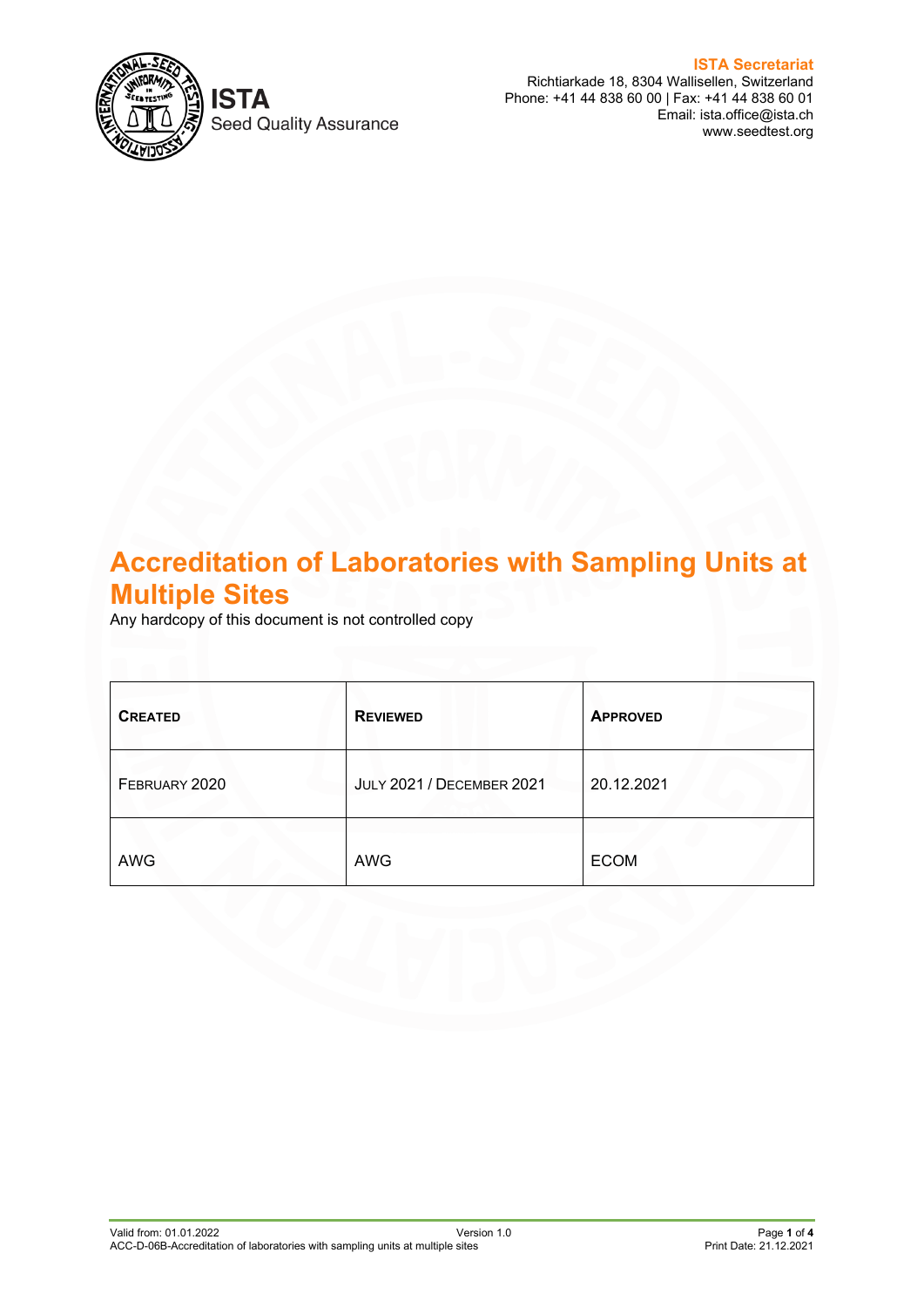## **SCOPE**

This document defines the requirements for the sampling units acting under the responsibility of an ISTA accredited laboratory.

## **RELATED DOCUMENTS**

ISTA Accreditation Standard for Seed Testing and Seed Sampling

- Acc-D-07, ISTA Accreditation and Scope of Accreditation Policy
- Acc-D-01, Termination-Suspension-Withdrawal of ISTA Accreditation
- Acc-P-02, Procedure for ISTA auditors for the on-site assessment
- Acc-SOP-08, Audit visit arrangement
- Acc-F-09, Application Form for (Re)Accreditation
- PT-P-01, ISTA Proficiency Test Programme

## **RESPONSIBILITY**

ECOM- Accreditation working Group: will decide the suitability of each request for the (re)accreditation of a laboratory with multiple sampling units

Head of Accreditation and Technical Department: will ensure that the requirements of this directive are applied.

ISTA Secretary General: will supervise the process.

### **DEFINITIONS**

**Site:** a permanent location where an accredited laboratory carries out its activities listed in its accreditation scope.

**Sampling unit:** a unit where ISTA sampling is performed under the responsibility of an ISTA accredited laboratory belonging to the same international organization, which is not located in the same site where the laboratory is based.

## **PROCESS DESCRIPTION**

## **GENERAL CONDITIONS**

The laboratories (re)accreditation process follows the principles outlined in the documents listed as reference.

In the following, **accredited laboratory work** comprises all those activities covered by the laboratory's existing scope of accreditation or proposed addition to the scope of accreditation. It is assumed that all these activities are carried out at the laboratory's permanent facilities, except 'sampling from the seed lot', which is, by its nature, typically conducted outside the laboratory premises.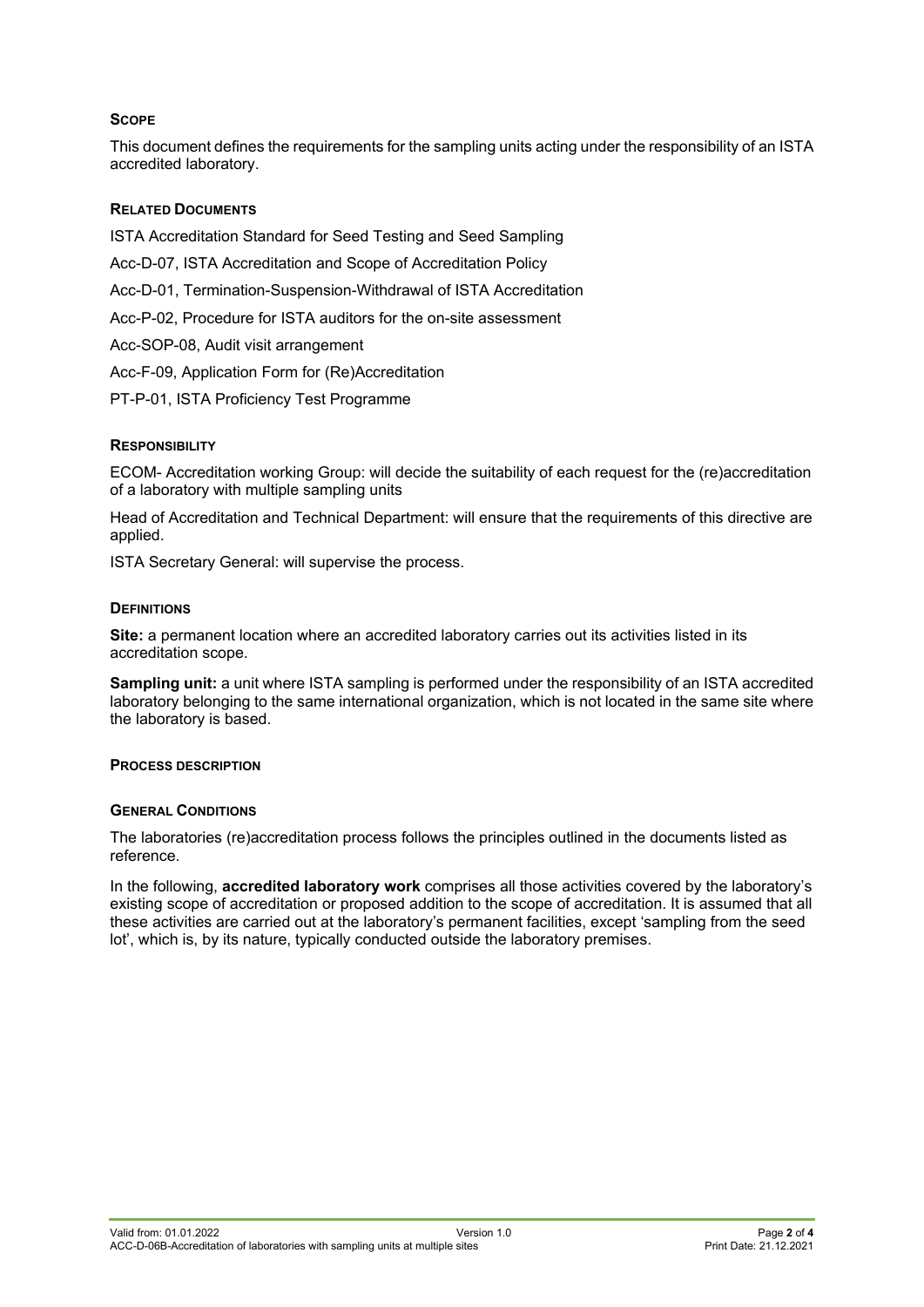#### **SAMPLING UNITS INSIDE OR OVER THE NATIONAL BORDERS UNDER THE RESPONSIBILITY OF AN ACCREDITED LABORATORY**

In the case of laboratories accredited by ISTA for testing and sampling it is accepted that the sampling can be done by ISTA authorised samplers even if the sampling involves different locations in the same country or crossing of international borders if they are part of the same international organisation. This includes international seed companies with processing plants at several sites in the same country or different countries.

The condition is that the sampling must be done in the same geographical area or the same continent. There cannot be more than two sampling entities outside of the national borders of the ISTA accredited laboratory location.

On the application for the laboratory (re)accreditation the facilities where sampling is performed must be listed and their name and the address should be clear.

The Accreditation Certificate is issued with the main laboratory name and address. The local sites for sampling must be listed on that Certificate. There must be an unambiguous link between the main laboratory and the local sampling facilities falling under the same ISTA accreditation.

There will be only one single unique code assigned by ISTA for the testing laboratory and on the ISTA Certificates the unique code and the contact details of the accredited laboratory must be stated. A formal agreement between the accredited laboratory and the local sample units must be available.

An up-to-date list of sampling units and their sampling scope must be maintained.

#### **(RE)ACCREDITATION PROCESS**

The same process applies irrespective of whether a laboratory sample in the country where is located or has sampling units over the international borders.

At the initial accreditation audit of the laboratory each sampling unit is visited. Afterwards, the on-site assessment at the sampling unit is organized so at least one out of the two sites is assessed every three years as per the re-accreditation cycle.

Over the course of the (re)accreditation process the laboratory has to provide information concerning the organisational and legal setup. The laboratory's management system must be centrally controlled.

The audit fee will include the evaluation of the multiple sampling units.

The cost will be advised to the laboratory at the time of their application for multisite (re)accreditation.

Where the sampling units are part of a single international seed company, at a minimum, the following criteria have to be met:

- There has to be a single quality management system applicable in the fields relevant to ISTA accreditation,
- The laboratory has to provide evidence that it is able to implement its policies to the required degree in the sampling units,
- The laboratory's appointed technical person responsible for sampling assumes full responsibility for the work carried out in the sampling units,
- There must be one position assuming the overall responsibility for operating the quality management system and its compliance with the ISTA accreditation standard
- Key functions that have to be centrally managed:
	- $\circ$  Internal audits<br> $\circ$  Management r
	- Management review
	- $\circ$  Sampler's training and monitoring<br> $\circ$  Evaluation of corrective actions
	- Evaluation of corrective actions
	- o Complaints
	- o Changes to the system